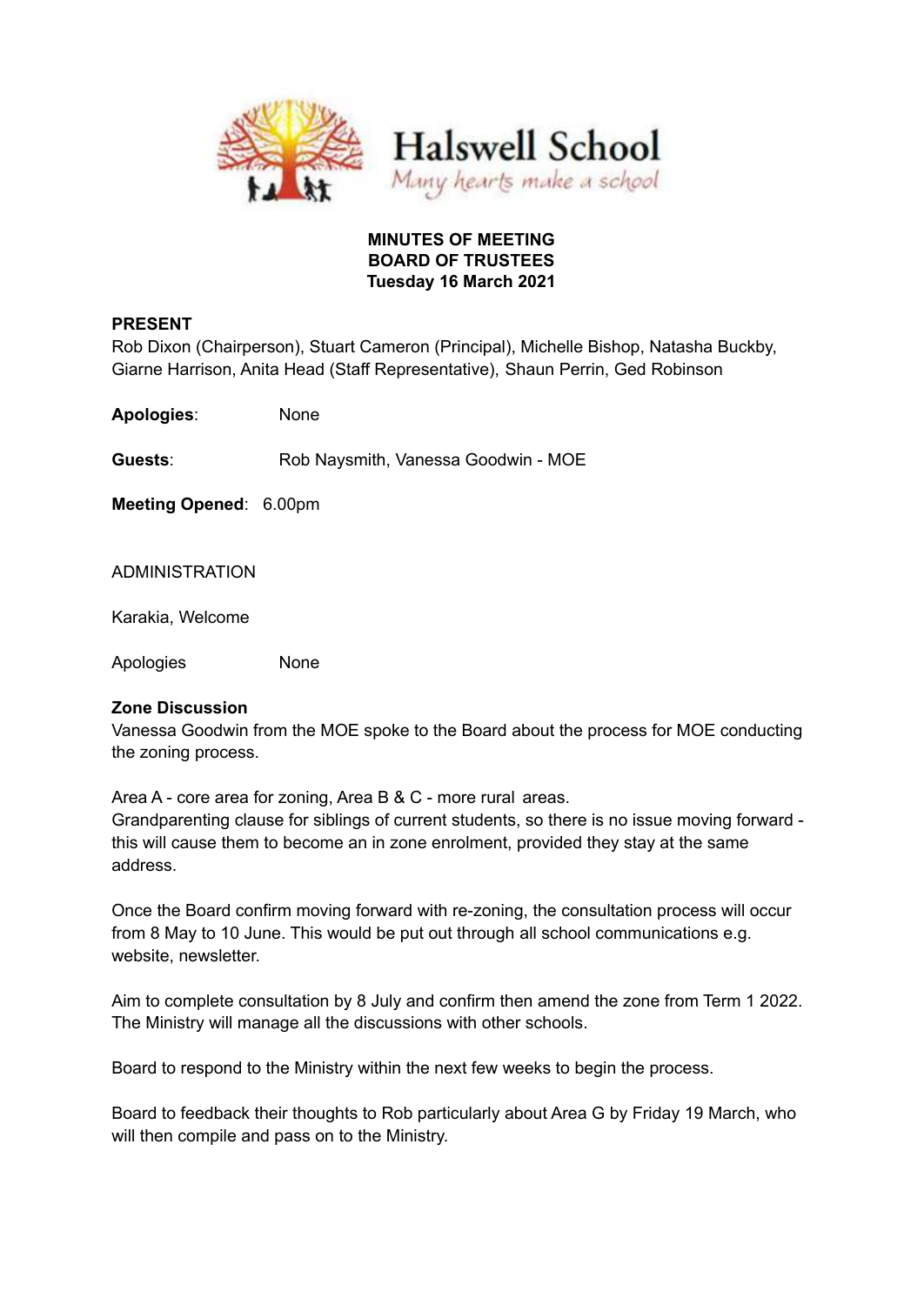# **Previous Meeting Minutes**

The Board approve the minutes of the previous meeting held on 16 February 2021.

Moved Rob Seconded Giarne Approved √

### **Public Excluded Minutes**

The Board approve the public excluded minutes of the previous meeting held on 16 February 2021.

Moved Rob Seconded Giarne Approved √

#### **Actions From Previous Meeting**

| By Who | Action                                                                             | Reference                                            | Date |
|--------|------------------------------------------------------------------------------------|------------------------------------------------------|------|
|        | Look at Board Plan at the next meeting                                             | Done                                                 |      |
|        | Morning tea - BOT shout - 15 April                                                 | Done                                                 |      |
|        | Shaun and Giarne to attend<br>Community Meeting regarding the<br>traffic issues    | Shaun will<br>attend Friday<br>19 March at<br>1.00pm |      |
|        | Follow up with property team MOE<br>about potential new learning space<br>location | Done                                                 |      |
|        | Giarne to send BOT meetings via<br>calendar invite                                 | Done                                                 |      |

# **Correspondence**

Heather to book date in with Halswell Bowling club for Christmas Function

# **Standing Admin Items**

- Board [register](https://drive.google.com/open?id=1LgYeP3fbHNJrrdwtKhmni7bUn5KZf6AdawXvp-8GM5I)
- Record of [hours](https://docs.google.com/spreadsheets/d/1ooqHmfuVcjAxJj74l2cyNrLx6E1GWjN2CMAD-VWrSTk/edit#gid=1585903216)
- Conflict of [Interest](https://drive.google.com/open?id=1LpqgUK6iwhrXOSzvrxmLTcgpA-wsuZg7DU-aIw9nGAw)
- Capabilities and Prof [Development](https://drive.google.com/open?id=1Vq0YrIsDwmndZRHvvGvFtK1YOlEWlifxCfIAxHaVDlo)
- **[Board](https://docs.google.com/document/d/16WAgjXfZuFQ9Un3Lb7bJ9NQj9tU1J26Koes3jzuU9jQ/edit) work plan**

#### **Monitoring/Review**

Curriculum Report

Student Targets: Huritini, Orongomai, Ōtūmatua Reading goal - Huritini moving to at least at level Writing goal - Orongomai, Ōtūmatua moving up a sub-level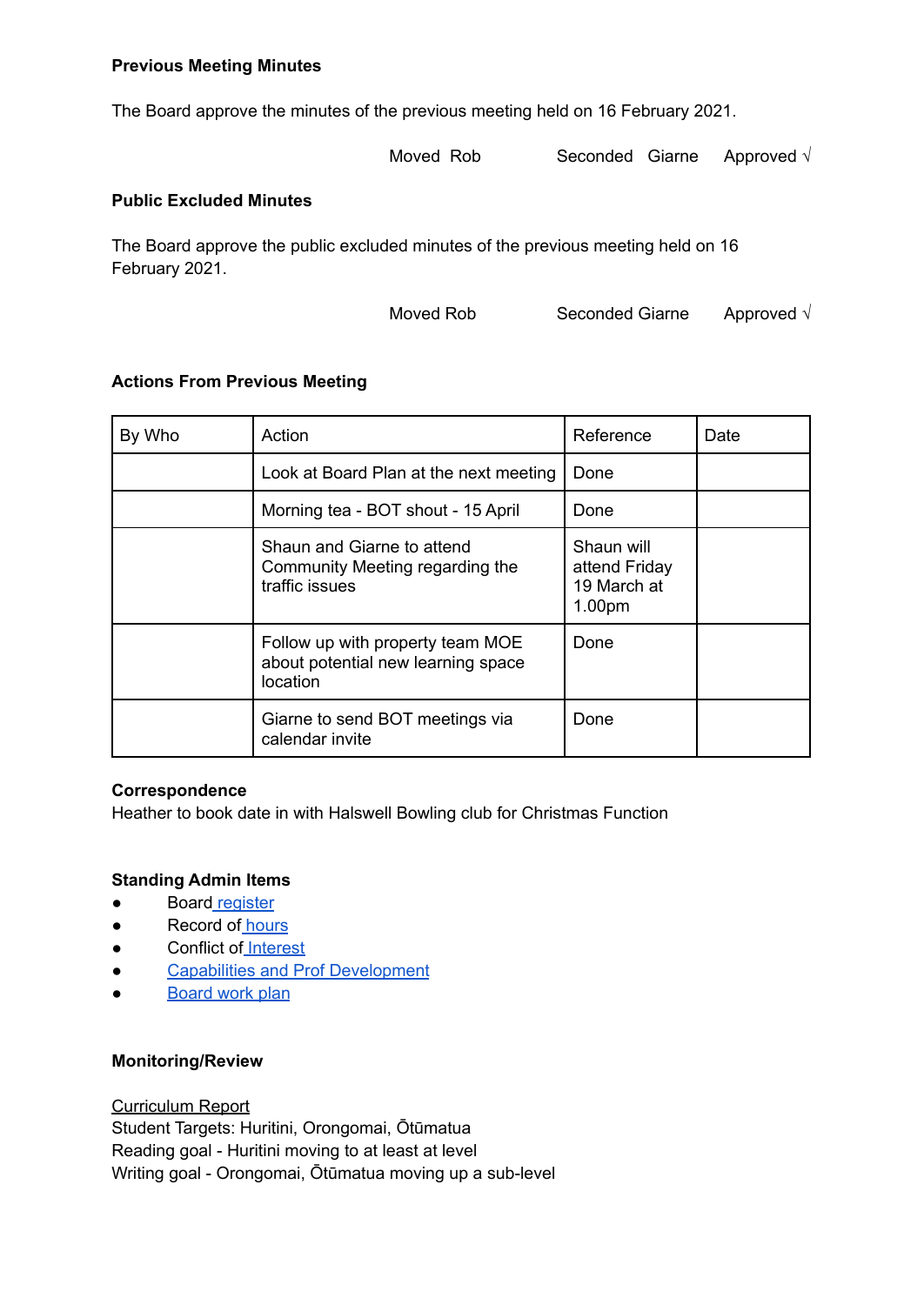| The Board approve the curriculum reports as presented |               |                           |                    |
|-------------------------------------------------------|---------------|---------------------------|--------------------|
|                                                       | Moved Rob     | <b>Seconded Stuart</b>    | Approved $\sqrt{}$ |
| <b>Principal's Report</b>                             |               |                           |                    |
| The Board approve the Principal's Report as presented |               |                           |                    |
|                                                       |               | Moved Stuart Seconded Rob | Approved $\sqrt{}$ |
| <b>Finance Report</b>                                 |               |                           |                    |
| Move to annual reporting as of March 2021.            |               |                           |                    |
| The Board approve the financial report as presented.  |               |                           |                    |
|                                                       | Moved Natasha | Seconded Giarne           | Approved $\sqrt{}$ |
| <b>Communications Report</b>                          |               |                           |                    |

The Board have a confirmed Strategic Planning day on 27 March 2021. Survey closing end of the week - another push to get final responses. Board to analyse after the information comes in.

# **Health & Safety**

The Board approve that all Teacher Aides have the right to restrain if and when necessary in line with Ministry guidelines.

Moved Stuart Seconded Shaun Approved √

# **Property**

Astroturf - chemical testing has been undertaken, currently awaiting the full report. Asbestos has been found but at a level that does not require any removal.

Discussion was held regarding the removal of four oak trees. Communication regarding the Board's decision making on this matter will be drafted and sent to the school in the next newsletter.

BBQ Area – the Board approves for Stuart to seek permission from the MoE to construct the new BBQ courtyard area. This needs to be done as the project is likely to exceed \$35,000 9approx \$40,000-\$45,000) which is the threshold for Boards needing to gain permission from the Ministry to proceed with a building project.

# **School Docs**

Noted - Policy Reviews for Term 1 2021:

- Home Learning
- **Finance and Property Management Policy**

# **Other Agenda Items**

None

# **Board Meeting Dates 2021:**

- 18 May
- 15 June
- 27 July
- 17 August
- 21 September
- 19 October
- 16 November
- 7 December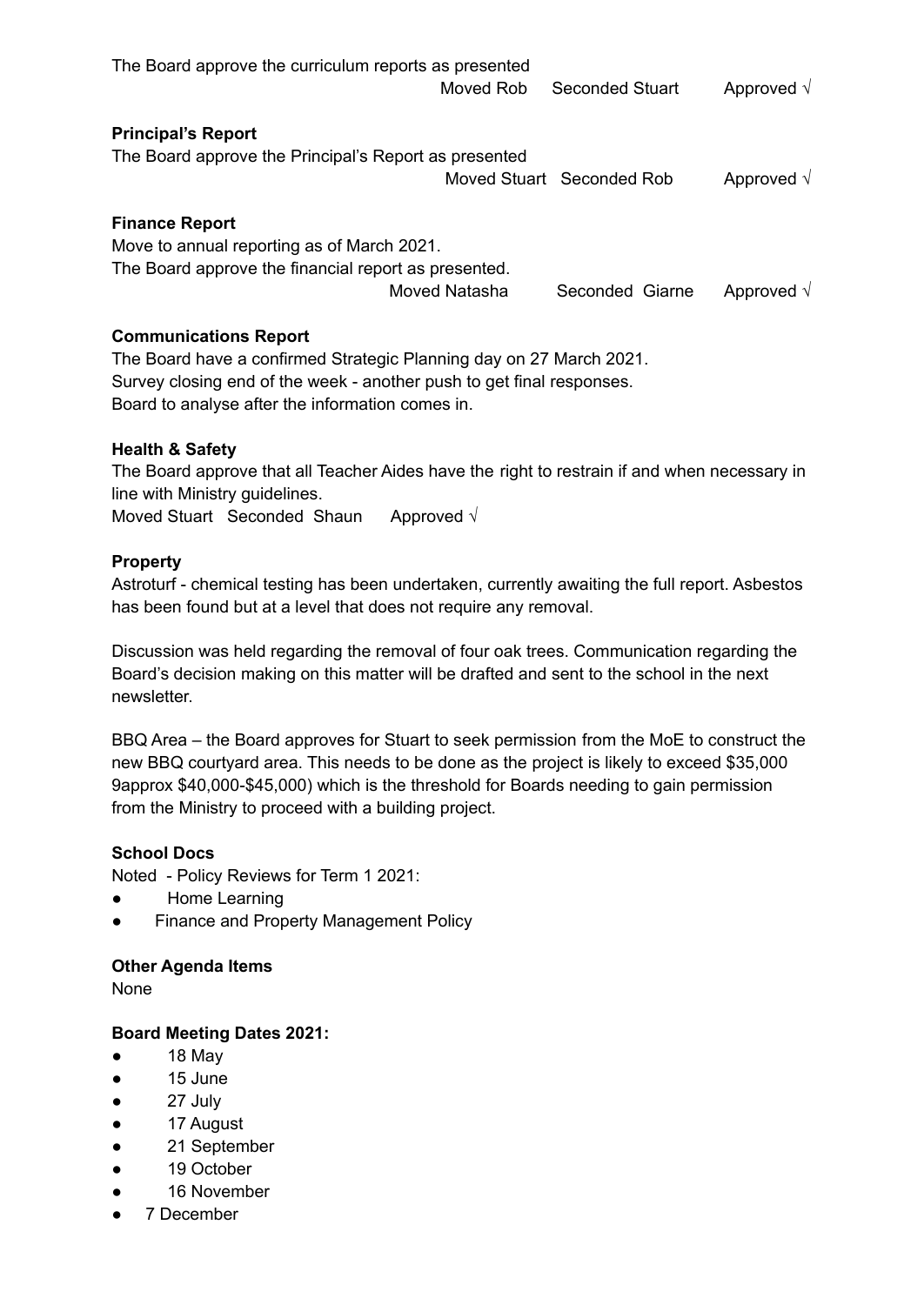Meeting closed: 8.35pm

**CONFIRMED \_\_ \_\_\_\_\_\_\_\_\_\_\_\_\_\_\_\_\_\_\_\_\_\_\_\_\_\_\_\_\_ 18 May 2021**

**CHAIRPERSON**